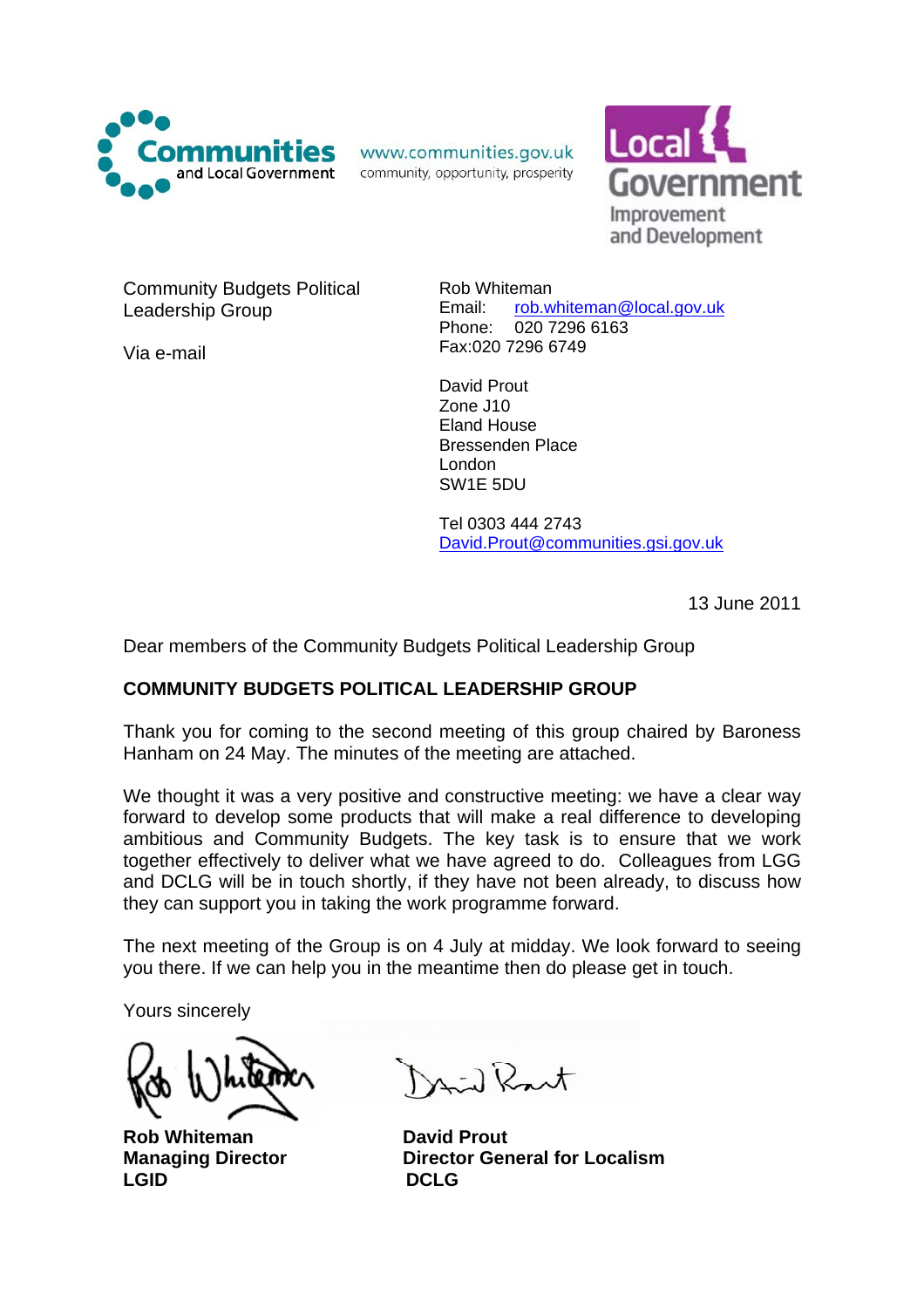# **COMMUNITY BUDGETS POLITICAL LEADERSHIP GROUP**

## **Minutes of the meeting on 24 May 2011**

| Those present:                                        | <b>Apologies:</b>             |
|-------------------------------------------------------|-------------------------------|
|                                                       |                               |
| Baroness Hanham                                       | Nick Walkley, Barnet          |
| Barnet - Cllr Andrew Harper & Andrew Tanners          | <b>Bradford</b>               |
| Birmingham - Jason Lowther                            | Patrick White, Cabinet Office |
| Blackburn with Darwen - Cllr Maureen Bateson          | Cllr Sarah Candy, Essex       |
| Essex - Dave Hill                                     | Hull                          |
| Greater Manchester - Cllr John Merry & John Holden    | Baroness Eaton, LG Group      |
| Leicestershire - Cllr David Parsons & John Sinnott    |                               |
| Swindon - Cllr Roderick Bluh                          |                               |
| West London Group - Cllr Colin Barrow & Mike More     |                               |
| LG Group - Rob Whiteman & Phillip Mind                |                               |
| DfE - Nick Lawrence                                   |                               |
| DCLG - David Prout, Nick Dexter, Ashley Pottier, Paul |                               |
| Philpott, Emily Arch & Linda Bullivant                |                               |

## **Item 1: Introductions & Overview**

**1.1** Baroness Hanham welcomed attendees. She highlighted the need to gain a clearer understanding of the issues and barriers that are getting in the way of Community Budgets being ambitious and the Group's crucial role in finding solutions quickly to make a difference by Summer recess.

# **Item 2: Introduction of the Four Workstands**

**2.1** Baroness Hanham invited area leads to talk through their papers, followed by Group discussion to reflect on and agree the key messages from each.

#### *Data Sharing – John Holden, New Economy Manchester*

- **2.2** John Holden introduced this paper, setting out the cultural and technical issues surrounding data and information sharing and potential solutions needed to address these and seize the numerable benefits that better data sharing can bring (e.g. better identification of gaps, duplication and impacts of interventions). Drawing on the experiences of the Greater Manchester Data Group, a number of recommendations were made, including:
	- Confirming a methodology to identify what data is needed to work with families at each stage in the customer journey;
	- Developing a common information sharing protocol (underpinned by proformas); and,
	- Activity encouraging culture change within different local partners (through workshop sessions and disseminating shared learning/interpretation) to ensure that sharing data is the default position.
- **2.3** Baroness Hanham suggested that the Information Commissioner should be engaged in developing this work – the Group agreed. The Group also agreed that this workstrand would need to be fully joined up with the DfE Information Sharing exemplar project to avoid duplication. Further comments were raised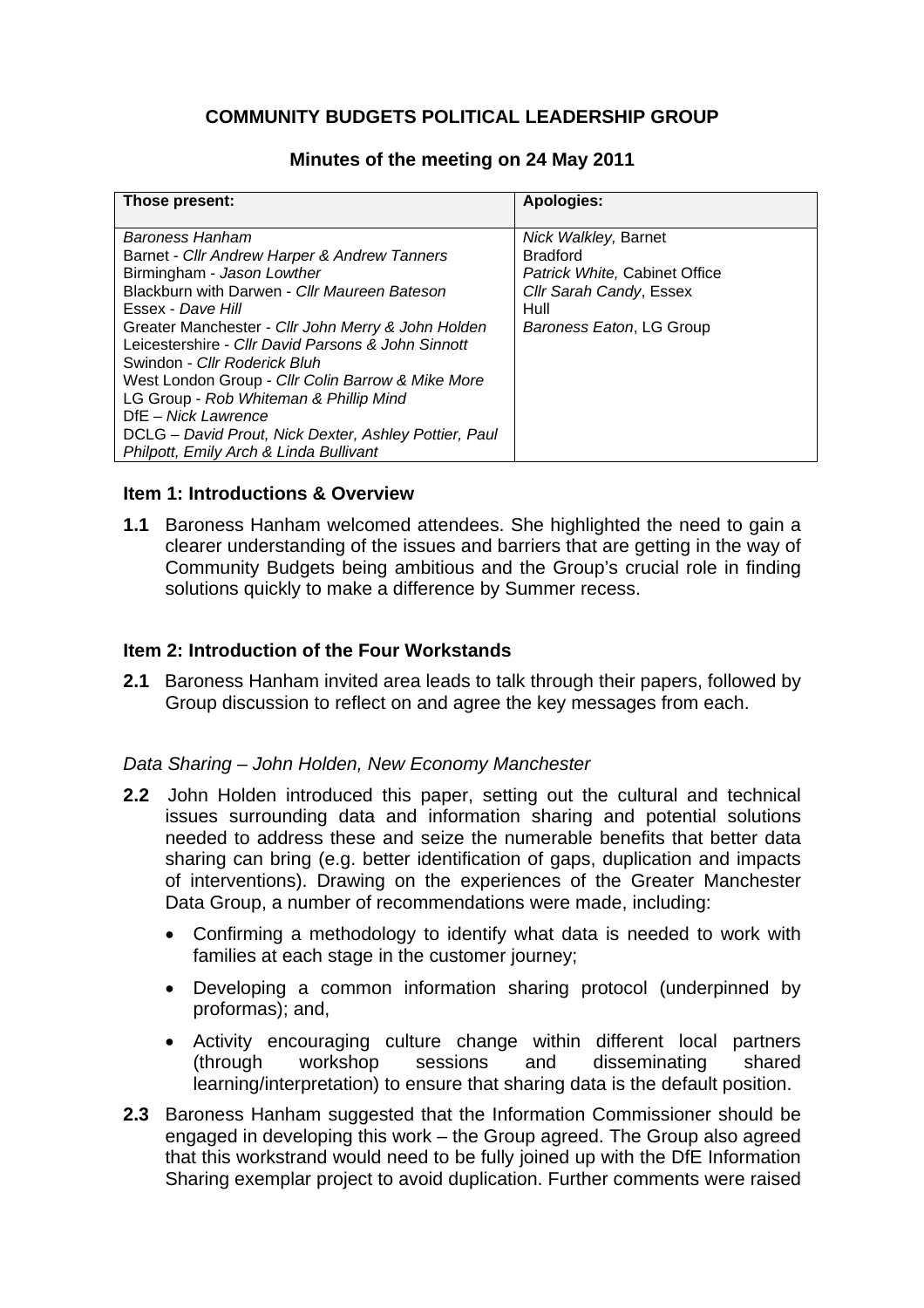about the importance of central and local government setting out to individuals and families the positive benefits of sharing their data, to help change their perceptions on this.

## *Simplified Assessment – Dave Hill, Essex*

- **2.2** Dave Hill introduced this paper, outlining the need for assessment to be a family led and designed approach. He said that current systems had largely become a data collection exercise and it is important to change the emphasis/culture from pure analysis and assessment of data to practical action with families to help address their needs. He identified two areas of work:
	- 1) Simplifying assessments where there are child protection issues, as outlined in the Munro Review and building on the work of the local authorities involved in the review; and,
	- 2) Developing a simple assessment process to be used with families just beneath child protection thresholds, to be used to help prevent children slipping into the protection group.

This work may require central government would to consider amending current guidance as this was the biggest barrier – it might be helpful to bring the guidance from different departments under one umbrella.

**2.3** Baroness Hanham asked the Group to consider the sharing of information on assessments: when an agency first encounters a family, do they think to ask other agencies if they have also encountered them and if they have and they have assessed the family, is that assessment shared? Equally, agencies should ask families what contact they have had with other agencies.

## *Innovative Finance – Jason Lowther, Birmingham*

- **2.4** Jason Lowther introduced this paper, setting out the barriers and recommendations need to address them, including:
	- 1) Conducting Payment By Results and Social Impact Bonds trials as part of the first phase of Community Budgets;
	- 2) Developing Local Government's capability to make robust use of evidence;
	- 3) Supporting the development of tools to provide intelligence on the cost/benefits of evidence-based programmes;
	- 4) Developing a systematic approach to delivering cashable benefits; and,
	- 5) Agreeing an explicit implementation model for mainstreaming delivery of evidence based interventions and innovative finance.
- **2.5** The Group discussed pooling including exploring why there was reluctance by the first phase partners to take this up. Suggested solutions included streamlining central government's local pooling mechanism and better sharing of data and outcomes which would help to clarify the benefits of pooling and encourage local partners to consider this. Work on Payment By Results and Social Impact Bonds could be taken forward quite quickly. Some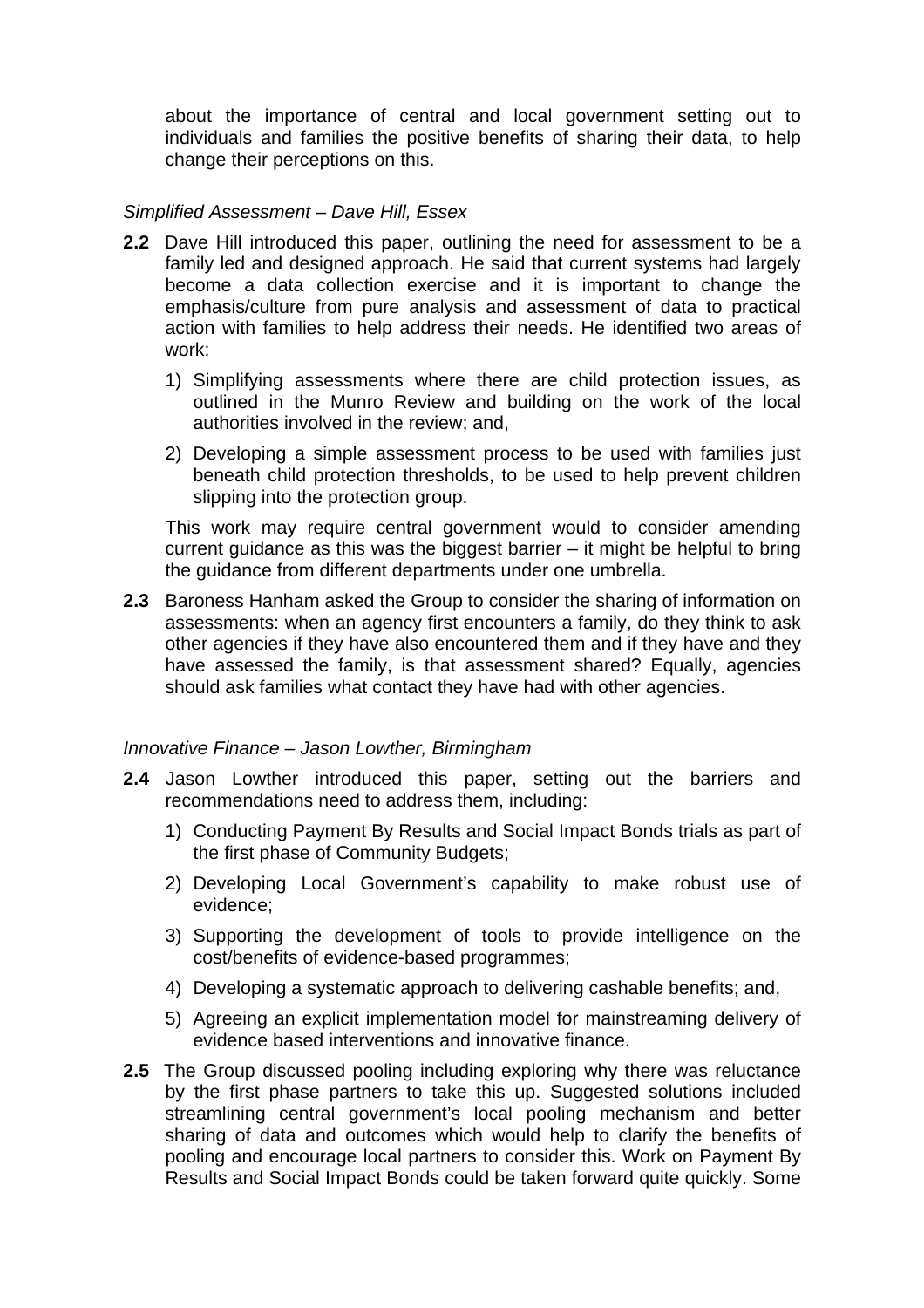local authorities are working with Steve Aos from the Washington State Institute to translate the institute's work on use of evidence and cost/benefit analysis to a UK setting. The Group will take the good work already completed by local authorities and develop a practical toolkit: a plan for this work will be ready by Summer recess with an outline toolkit available in September and live testing with local authorities in October. The Group agreed that links to Local Integrated Services Trusts (LISTs) would be a better fit for the Governance workstrand.

# *Governance and Leadership – Cllr Roderick Bluh*

- **2.6** Cllr Bluh introduced this paper, outlining the scale of the governance challenge facing national roll-out of Community Budgets and the need to keep the process simple. Recommendations included:
	- 1) The need to create a central unit within government or the LG Group to track delivery and share learning;
	- 2) Ensuring that core partners are engaged and signed-up to local proposals; and,
	- 3) Establishing local level governing programme boards in each Community Budget area.
- **2.7** Baroness Hanham welcomed the need for the process to be as simple as possible. She suggested that the approach to governance should be flexible and locally determined, supported by centrally gathered advice and learning to form a 'blueprint' (rather than prescribing or mandating approaches).
- **2.8** The Group discussed the different governance approaches currently being used by Community Budget areas (e.g. retaining the Children's' Trust Board, having one cabinet member responsible for delivery - with corporate support). They also shared views about which partners should be engaged: schools, NHS acute trusts and social landlords were all suggested as additional partners not reflected in the paper. The Group agreed that it would be easiest for the local authority in an area to convene and lead partnership working at the local level.
- **2.9** The Group agreed that duplication in provision (e.g. assessments) is driven in part by the multiple funding streams coming from Government, each with their own 'rules'. Equally, individual agencies recognise the problems each family face and what would help them but wants another agency to take forward the work and therefore pay for it from their budget. And, if agencies pool cash or staff then they have to be able to decide what functions they will not subsequently discharge, otherwise they risk undertaking the same functions as before but with less resources. It was agreed that many of these issues can be resolved locally, particularly when partners understand the benefits of working more closely together.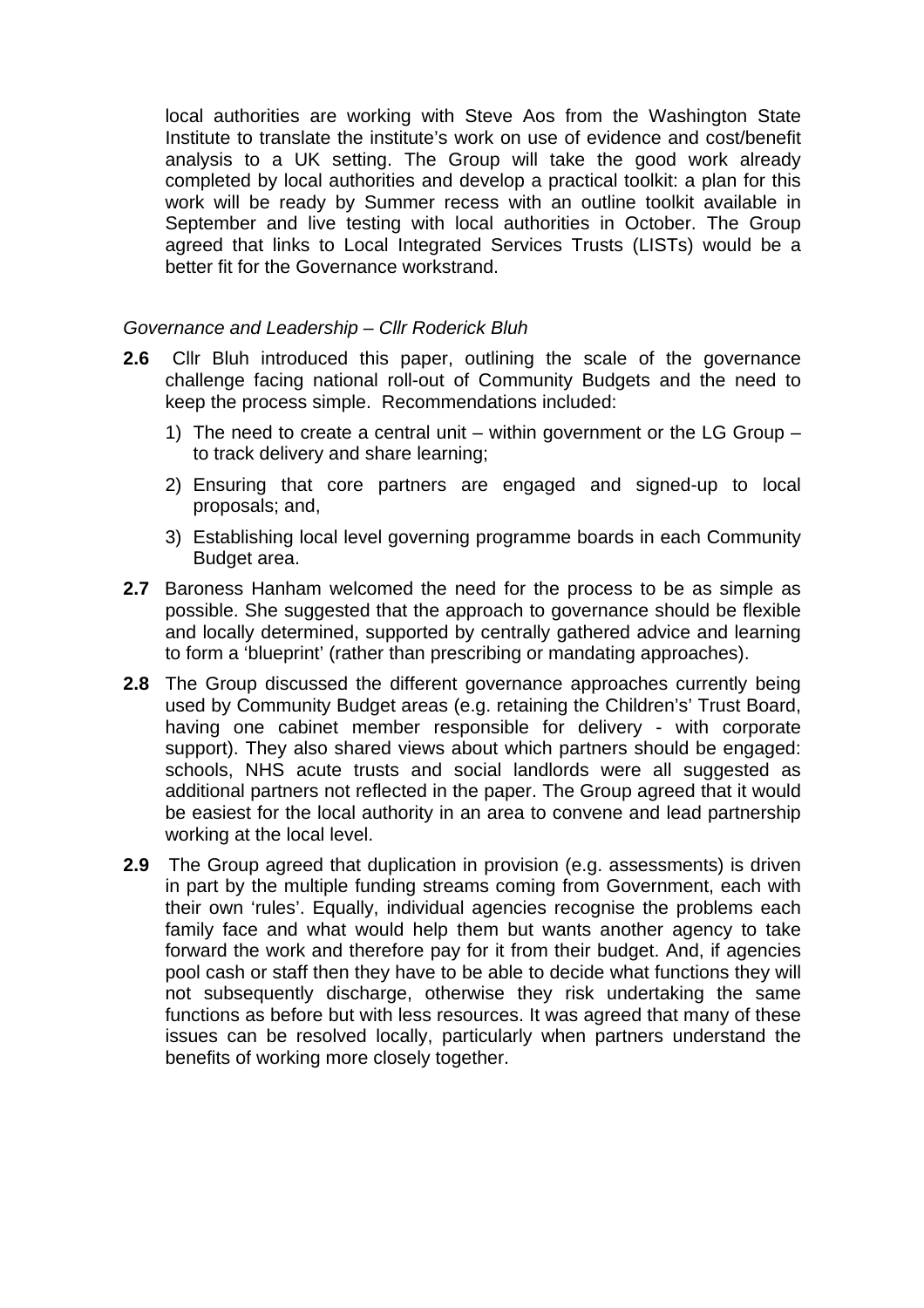## **Item 3: Next Steps**

- **3.1** Baroness Hanham reiterated the need for fast progress on these issues and for findings from the Group to be circulated as soon as they are ready.
- **3.2** A series of headline actions were agreed. Annex A details these including allocating action leads and support contacts within Whitehall to help facilitate progress.
- **3.3** In addition, each workstrand lead is asked to submit a short progress update paper to Linda Bullivant ([linda.bullivant@communities.gsi.gov.uk](mailto:linda.bullivant@communities.gsi.gov.uk) - 0303 444 3524). This should arrive no later than 28 June to allow the papers to be circulated to the Group in advance of the next meeting.

**Next meeting date**: 12-2pm Monday, 4 July - Eland House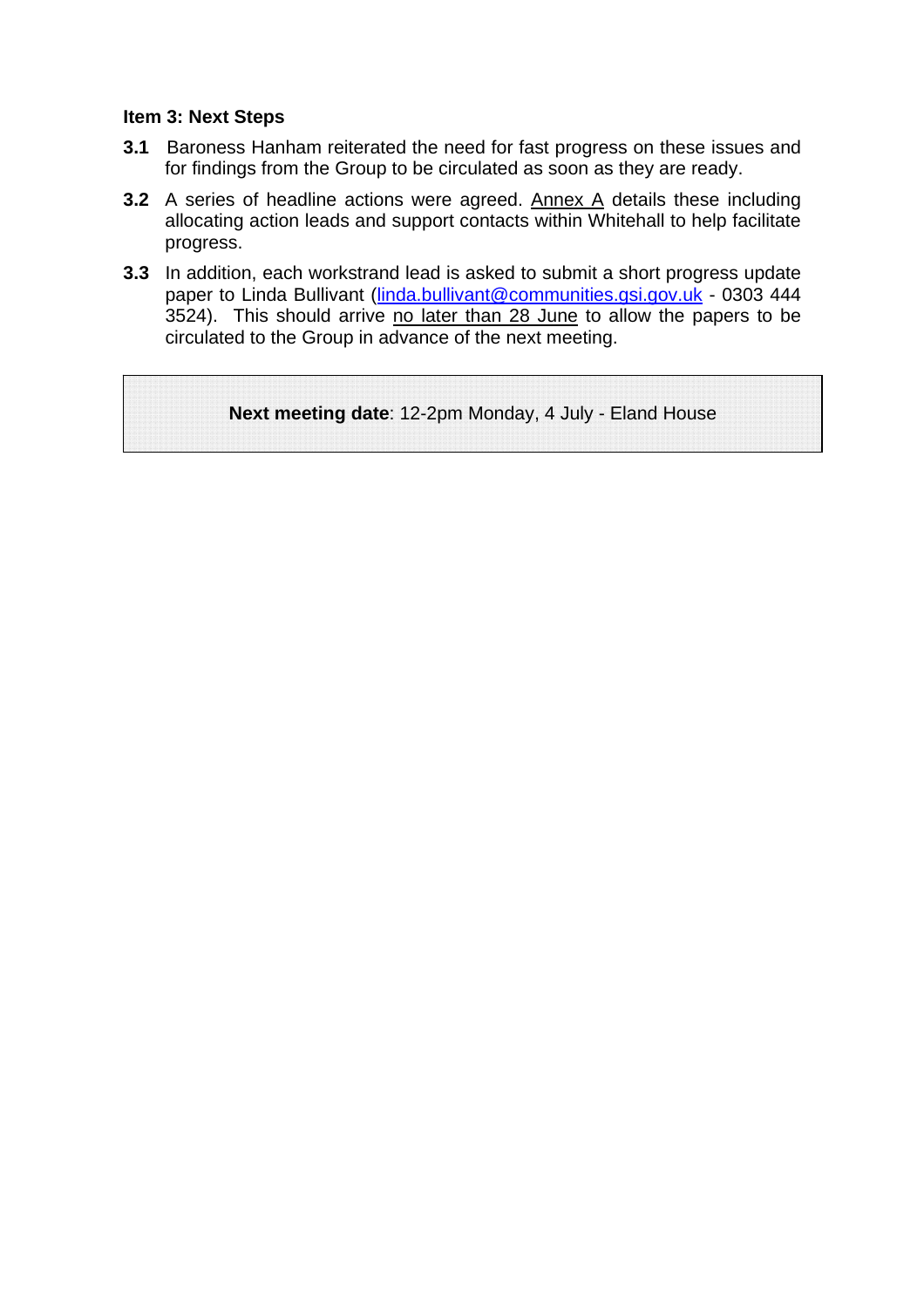#### **ANNEX A**

#### **ACTIONS LOG**

| <b>WORKSTRAND</b>   | <b>LEAD</b>                                                               | <b>ACTION AGREED</b>                                                                                                                           | <b>TIMING</b>                  |
|---------------------|---------------------------------------------------------------------------|------------------------------------------------------------------------------------------------------------------------------------------------|--------------------------------|
| <b>Data Sharing</b> | <b>Liz Hume</b><br>Support: Emily<br>Arch, DCLG                           | <b>Product 1:</b> To develop a definitive and practical 'how to' data sharing<br>guide to discuss and agree with the Information Commissioner. | Circulate guide<br>w/c 27 June |
|                     | <b>CIIr Colin Barrow</b><br>and Mike More<br>Support: Emily<br>Arch, DCLG | <b>Product 2:</b> To develop and circulate a case study on Westminster's data<br>sharing experiences in relation to child protection.          | Circulate w/c 27<br>June       |
|                     | <b>Liz Hume</b><br>Support: Emily<br>Arch, DCLG and<br>Nicola Doyle, DfE  | To liaise with the other Information Sharing DfE exemplar areas to<br>develop and agree interlinkages and parameters of work.                  | Before 4 July                  |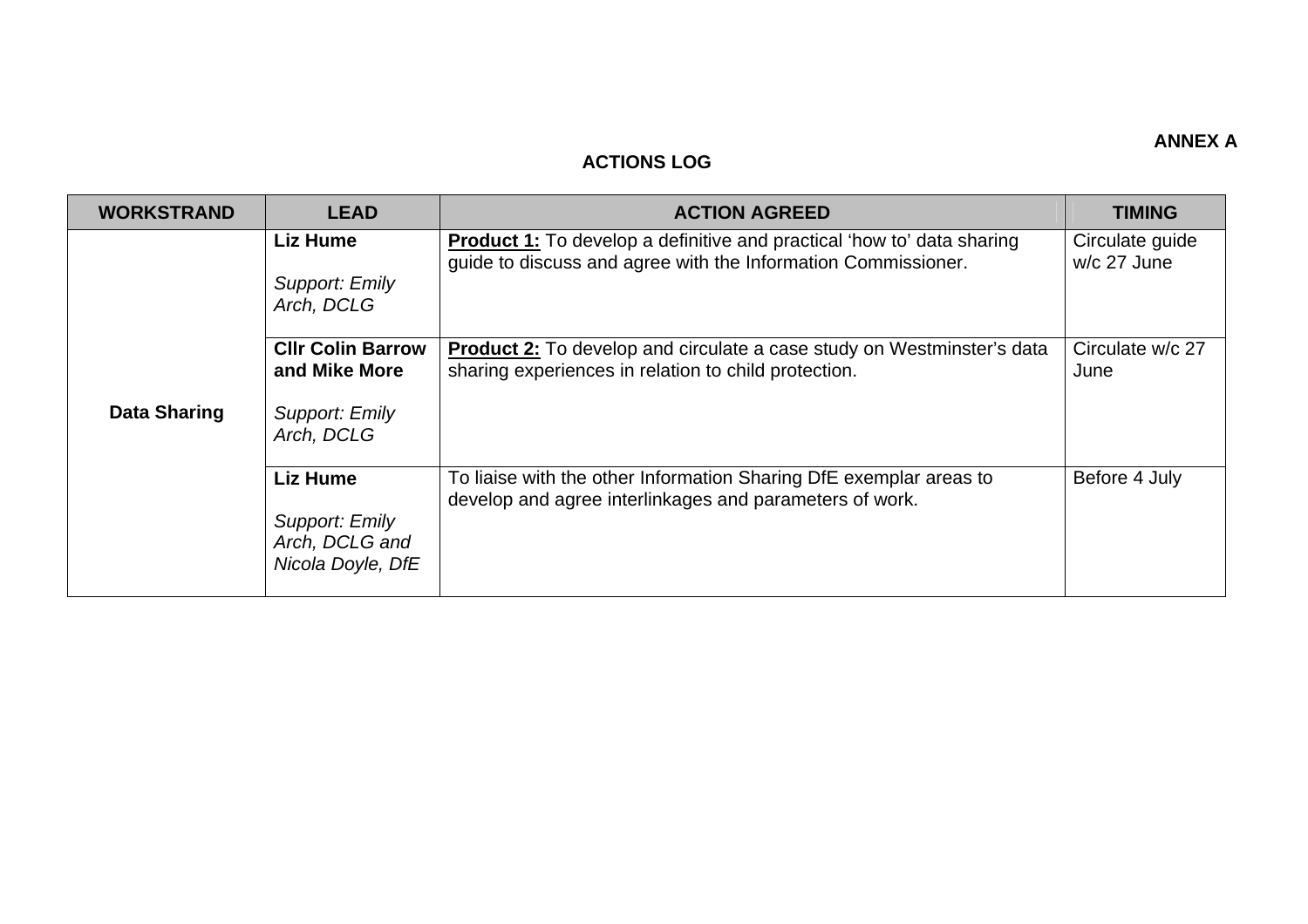| <b>WORKSTRAND</b>                      | <b>LEAD</b>                                                                            | <b>ACTION AGREED</b>                                                                                                                                                                                                                                               | <b>TIMING</b>            |
|----------------------------------------|----------------------------------------------------------------------------------------|--------------------------------------------------------------------------------------------------------------------------------------------------------------------------------------------------------------------------------------------------------------------|--------------------------|
| <b>Simplified</b><br><b>Assessment</b> | Dave Hill<br>Support: Paul<br>Philpott, DCLG<br>and Nicola Doyle,<br>DfE               | <b>Product 3:</b> To work through the Munro review findings and develop a<br>simplified assessment framework (high level principles, proformas, tools<br>and supporting guidance) for use with families where there are child<br>protection issues.                | Circulate w/c 27<br>June |
|                                        | <b>Dave Hill</b><br>Support: Paul<br>Philpott, DCLG<br>and Nicola Doyle,<br><b>DfE</b> | <b>Product 4:</b> To develop a simplified assessment framework (high level<br>principles, proformas, tools and supporting guidance) for use with families<br>on the cusp of coming within child protection procedures, so as to prevent<br>their cases escalating. | Circulate w/c 27<br>June |